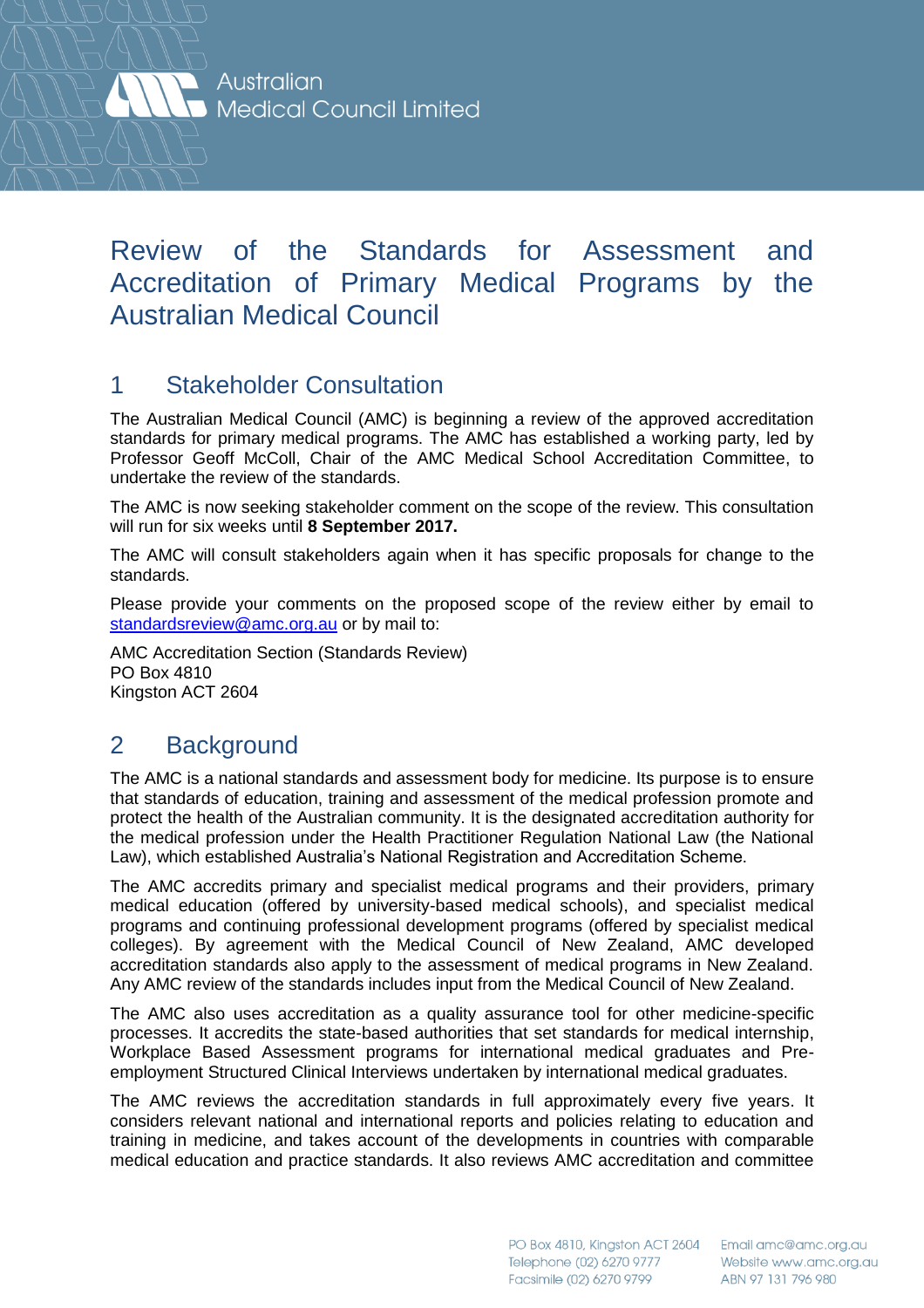reports. The AMC recognises other comparable standards in Australia, including the Higher Education Threshold Standards. It considers these standards when it reviews the accreditation standards for medical programs.

In proposing new or amended accreditation standards, the AMC also considers the objectives of the National Registration and Accreditation Scheme, namely:

- a) to provide for the protection of the public by ensuring that only health practitioners who are suitably trained and qualified to practise in a competent and ethical manner are registered; and
- b) to facilitate workforce mobility across Australia by reducing the administrative burden for health practitioners wishing to move between participating jurisdictions or to practise in more than one participating jurisdiction; and
- c) to facilitate the provision of high quality education and training of health practitioners; and
- d) to facilitate the rigorous and responsive assessment of overseas-trained health practitioners; and
- e) to facilitate access to services provided by health practitioners in accordance with the public interest; and
- f) to enable the continuous development of a flexible, responsive and sustainable Australian health workforce and to enable innovation in the education of, and service delivery by, health practitioners.

#### **Structure of the approved accreditation standards**

The approved accreditation standards for primary medical programs can be found [here:](http://www.amc.org.au/files/d0ffcecda9608cf49c66c93a79a4ad549638bea0_original.pdf)

The AMC sets a common structure for the accreditation standards for all the accreditation processes, but customises each set of standards to reflect the education and health context for the particular stage of education and training. For primary medical education the standards are grouped as follows:

- Standard 1 The Context
- Standard 2 Program Outcomes
- Standard 3 The Curriculum
- Standard 4 Learning and Teaching
- Standard 5 Assessment of Learning
- Standard 6 Monitoring and Reviewing
- Standard 7 Students
- Standard 8 The Learning Environment

# 3 Proposed scope of the review

This section sets out the AMC's initial thinking concerning the scope of the review. The AMC welcomes feedback on these plans.

The AMC is proposing to make minor changes to the standards, to bring specific areas up to date and to increase clarity. As a medium term task, the AMC sees an opportunity to consider how the standards can best support and encourage innovation as medical programs respond to ongoing changes in medical education and higher education, as well as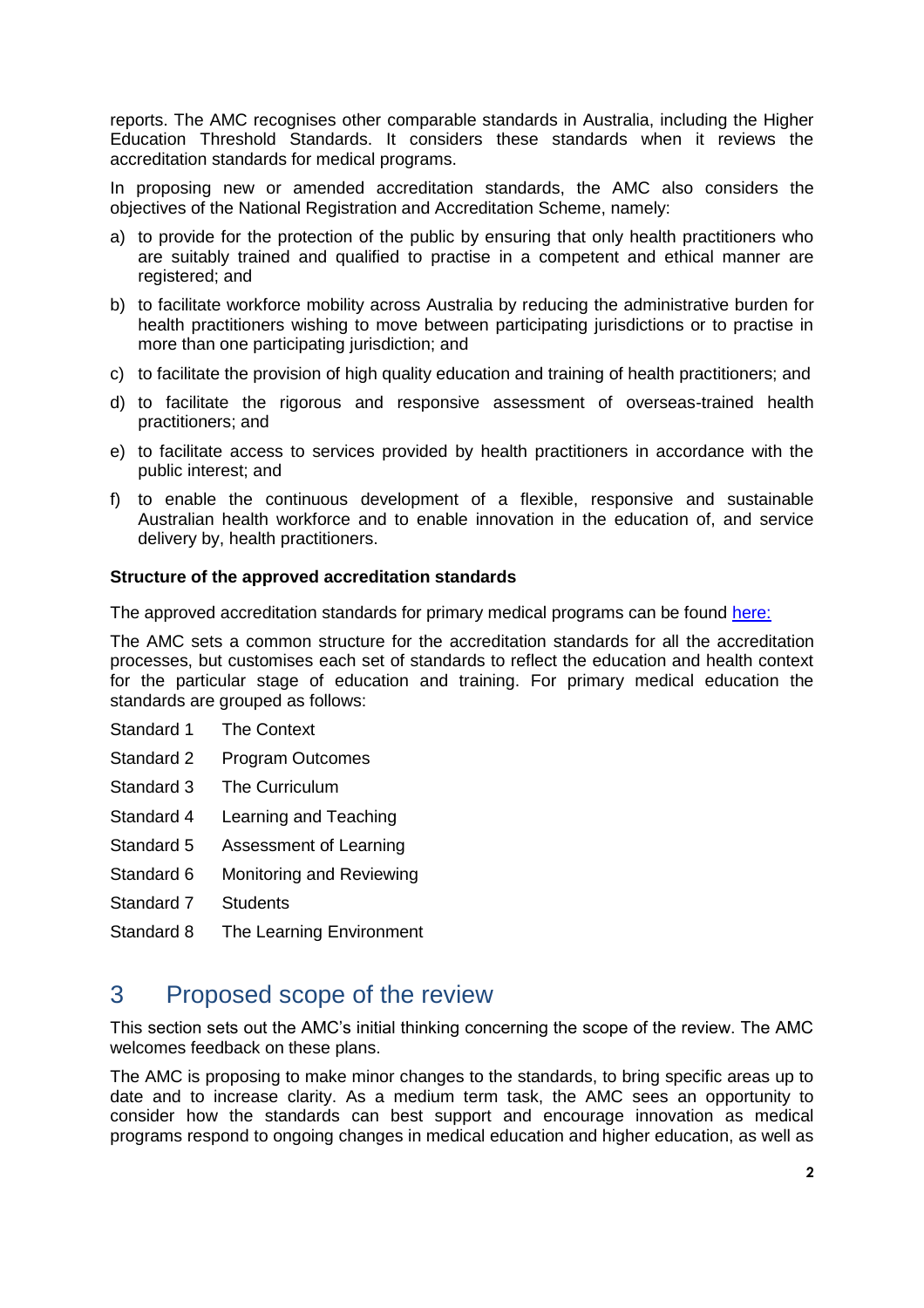changes in models of care and health service delivery. As these changes are likely to relate to other stages of medical education and training as well, the AMC considers that a wider discussion about the future direction is a larger task.

For this reason, the AMC is proposing to move forward with the review of the Standards for Assessment and Accreditation of Primary Medical Programs in two phases.

- **Phase 1**: Revisions to standards and notes to make minor changes, and build on other completed AMC and health workforce policy work. AMC policy work includes:
	- Medical student professionalism and fitness to practise
	- Accreditation of Australian and New Zealand medical programs offered offshore
- **Phase 2:** The AMC proposes, in the medium term, to consider and consult on changes in medical education and higher education, the context/environment in which medical education is delivered and the implications of these changes for accreditation. This might link to proposals for broader reshaping of the accreditation standards for medical programs across the continuum.

Staging the work will allow the AMC to make minor changes quickly in consultation with the education providers and, separate from this, engage in a discussion about broader change and reorientation of the standards. It is expected that the second phase will also include the AMC's response to any relevant recommendations from the current national Accreditation Systems Review.

# 4 Phase 1 proposals for change to the standards

In this stage, the AMC is consulting specifically on the plans for the Phase 1 review.

#### *Structure of the accreditation standards*

The AMC's initial thinking is that major change to the standards is not required or desirable, since standards for all phases of medical education are now aligned.

#### *Purpose of the accreditation process*

The overall purpose of the accreditation process is to recognise primary medical programs that produce graduates competent to practise safely and effectively under supervision as interns in Australia and New Zealand, with an appropriate foundation for lifelong learning and further training in any branch of medicine.

The AMC is not proposing any specific changes to this purpose statement, although elsewhere in the standards it plans to emphasise that the medical program must prepare medical graduates ready for internship.

#### *Graduate outcome statements*

The graduate outcome statements are a list of overarching statements reflecting the desired abilities of medical graduates at exit from the program and as work ready interns.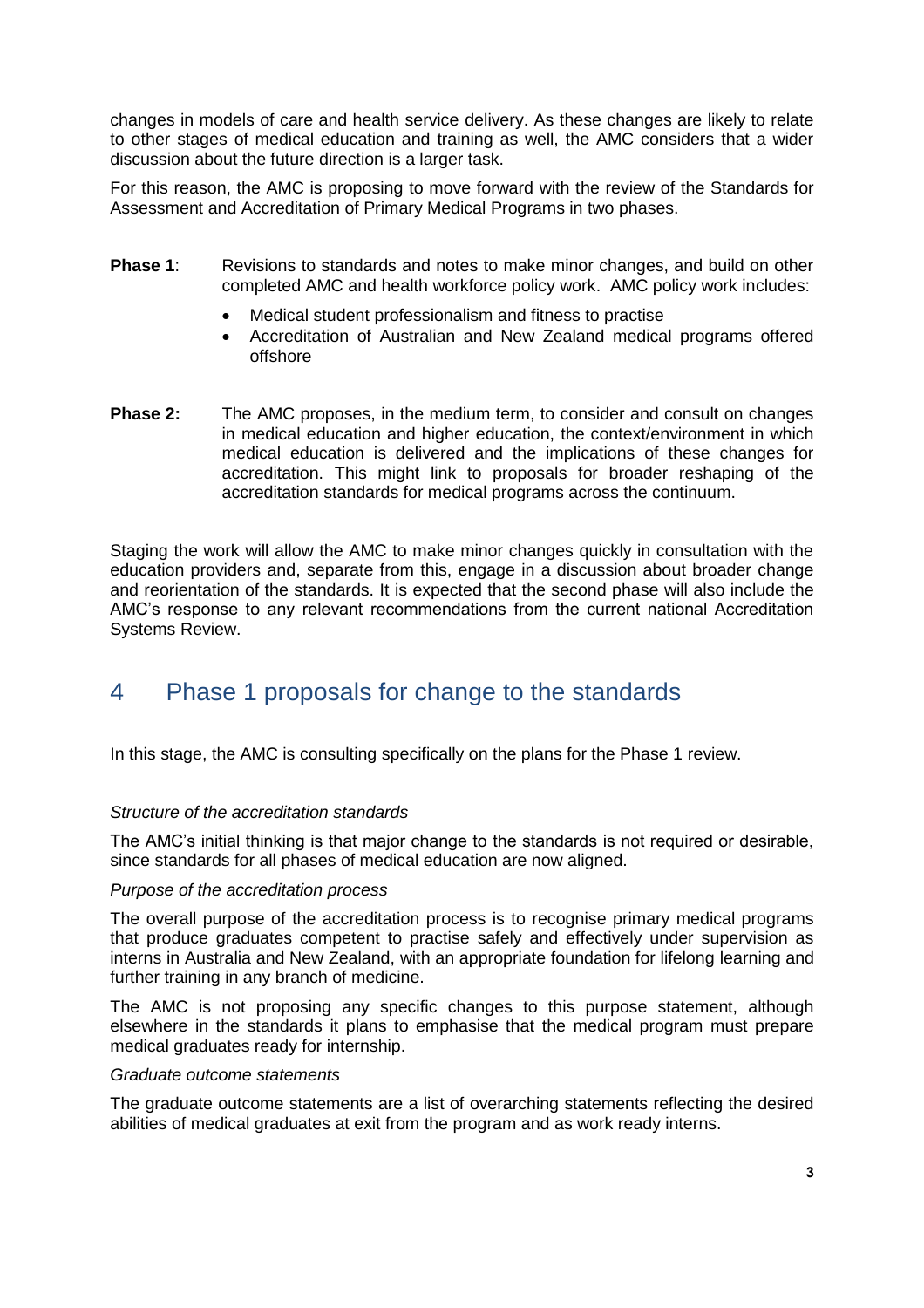For primary medical programs and intern training, AMC graduate outcome statements are listed in four domains which align with the themes and domains commonly used in Australian and New Zealand medical schools:

- 1. Science and Scholarship
- 2. Clinical Practice
- 3. Health and Society
- 4. Professionalism and Leadership

The AMC has conducted a high level comparison of AMC graduate outcome statements to current international graduate outcome statements. The AMC is proposing to strengthen a number of areas in the graduate outcomes statements in the review:

Domain 2 Clinical Practice: the medical graduate as practitioner

The statement at 2.11 concerns prescribing medications safely, effectively and economically. The AMC is considering whether the graduate outcome statements need to be clearer about the foundation expectations of medical graduates around safe use of medicines.

The AMC is considering revising the statement 2.14, which includes both patient centred care and patient safety, to have separate statements on both of these topics.

Domain 3 Health and Society: the medical graduate as a health advocate

The AMC is considering further explanation of statement 3.1 concerning graduates' responsibilities for the health and wellbeing of individuals, communities and populations, to specifically include current social concerns.

The statement at 3.4 addresses specific outcomes concerning Aboriginal and Torres Strait Islander and Māori people. The AMC is proposing separately addressing graduate outcomes relating to cultural competence and cultural safety.

Domain 4 Professionalism and Leadership: the medical graduate as a professional and leader

> The AMC is undertaking work on medical student professionalism which will be incorporated in the standards review. The work includes the development of a definition of professionalism, which is likely to be included under the graduate outcomes statement as well as specific changes to standards.

#### *Content of the accreditation standards for primary medical programs*

The AMC's initial thinking is that the standards remain appropriate, and that a minor review is required. It proposes to update standards, delete standards no longer deemed necessary, address national policy developments and changes in the medical education and training environment, and align these standards with recent revisions to the approved accreditation standards for specialist medical programs and where appropriate the revised Higher Education Standards Framework.

The AMC proposes to retain the division of standards into eight major areas, but is considering the changes set out below.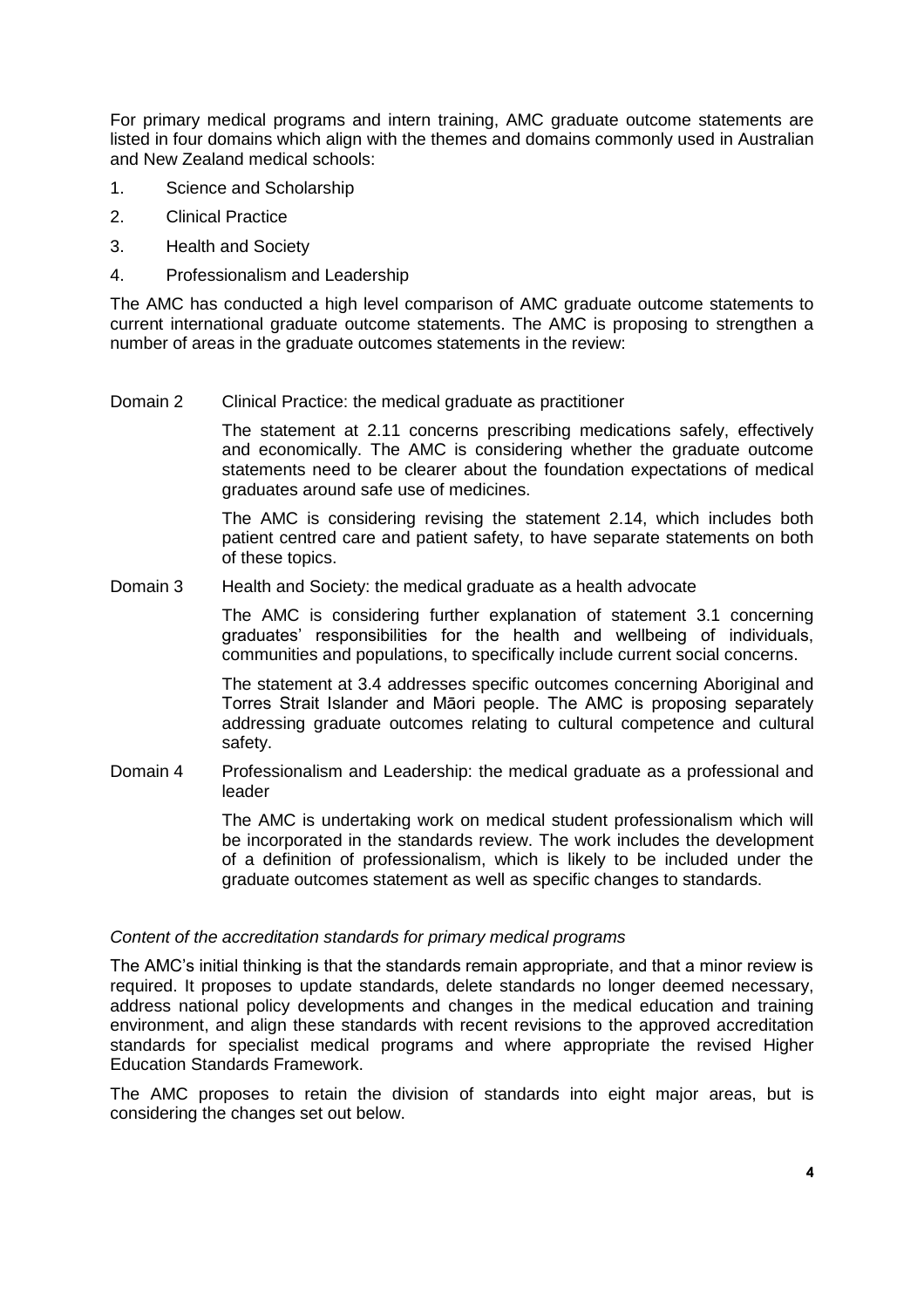The AMC is also considering whether there should be a high level statement at the beginning of each standard, which integrates the requirements of the standard overall. This is consistent with the accreditation authorities the AMC compares with internationally. It reduces the likelihood of the quality of a program of study being judged solely at the level of meeting specific sub-standards, and gives greater flexibility for providers to demonstrate the quality of new and innovative proposals.

The AMC proposes to reintroduce notes to the standards. Notes provide further explanation of the standards and/or guidance on contemporary good practice relevant to the standard. The notes are not standards. Not all standards will be accompanied by notes. A sample note is provided as an attachment (**ATTACHMENT 1**).

### *Proposed Revisions by standard*

*The AMC's initial thinking about proposed changes is as follows:*

Standard 1: Context in which the education and training program is delivered. Areas covered by this standard include: structure and governance of the provider; program management; educational expertise; interaction with the health sector; and staff resources.

Proposals for change:

- an additional standard requiring medical schools to have processes for identifying and managing conflicts of interest in the management and delivery of their medical program. This is consistent with recent changes to other AMC-developed standards.
- a new statement that draws together the key information that the education provider should ensure is publicly available and accurate, including that the education provider represents itself, its academic programs, fees and accreditation status accurately. Some other standards or parts of standards will be removed (e.g. 7.2.4).
- a new standard concerning sharing information with clinical placement providers when the education provider determines that a student will need additional support, arising from the AMC's medical student professionalism work.
- standards dealing with staff resources, appointment, performance review and development will be moved to Standard 8.
- Standard 2: The outcomes of the medical program. Areas covered by this standard include: purpose of the education provider and program outcomes. Any changes to the graduate outcome statements will be reflected in this standard.

The AMC is proposing some standards be relocated:

- current Standard 2.2.3 relating to comparable outcomes across all instructional sites to Standard 5, Assessment.
- current Standard 6.2.2 relating to outcome evaluation to Standard 2, Outcomes.
- Standard 3: The curriculum. Areas covered by this standard include: curriculum content; curriculum design, composition and duration.

The AMC proposes:

• to reorder Standard 3 to remove overlap (especially between curriculum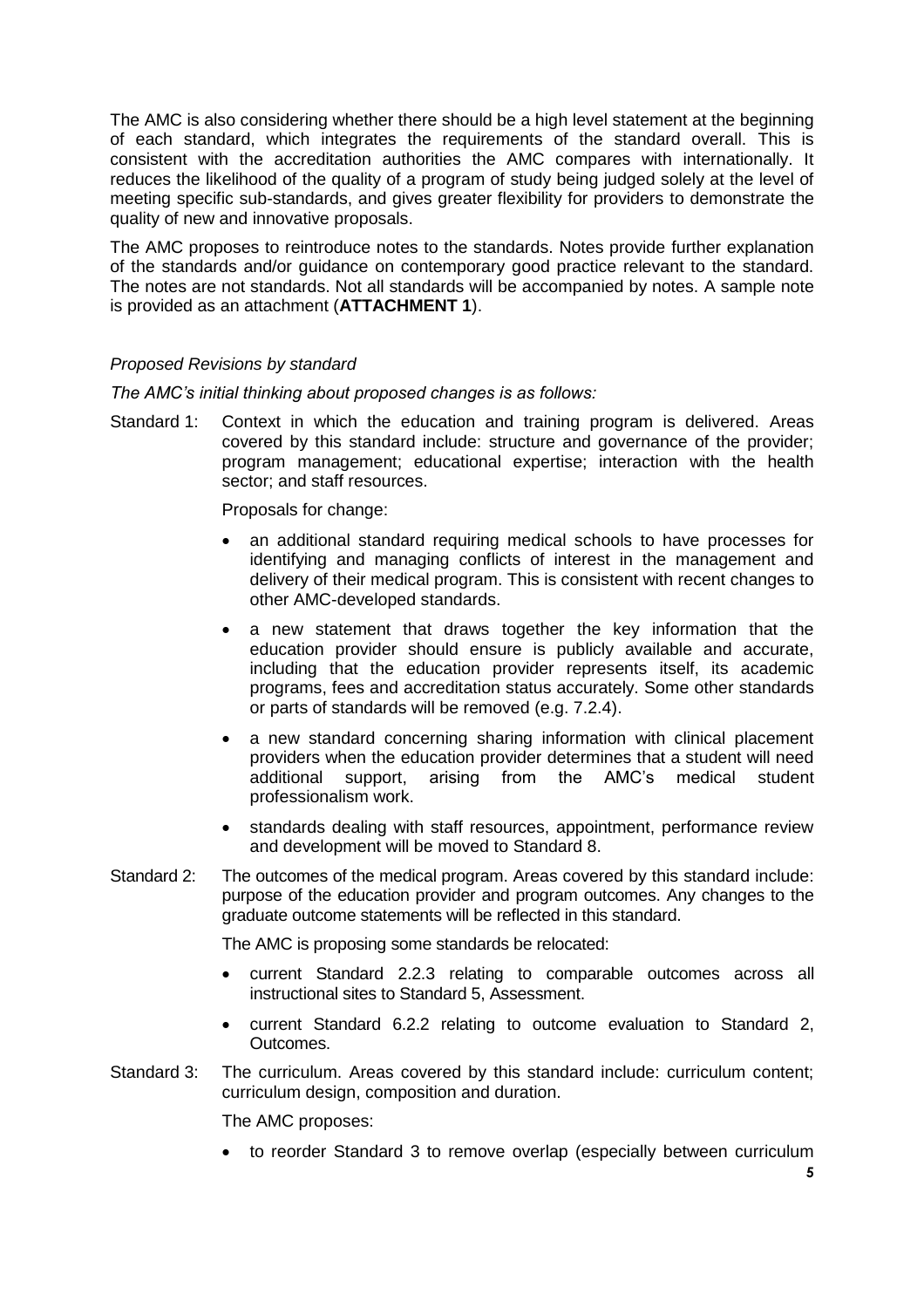structure and curriculum content)

- to add to the standard concerning curriculum content in Indigenous health with an additional standard concerning cultural and health more broadly.
- Standard 4: Learning and teaching. Areas covered: learning and teaching methods; selfdirected and lifelong learning; clinical skill development; role modelling; patient centred care and collaboration; and interprofessional learning.

The AMC proposes to move the clinical learning environment standards (8.3) to Standard 4. It is also proposing to change the first standard in this set of standards to emphasise that the program must prepare students for clinical practice in Australia and New Zealand.

Standard 5: Assessment of student learning. Areas covered by this standard include: assessment approach; methods; feedback; and quality. In this section, the AMC proposes to move the standard addressing a balance of formative and summative assessment and integrate this requirement into an overall standard concerning assessment methods.

> The AMC proposes to delete the standard regarding the review and evaluation of assessment (5.4.1) as this is addressed in Standard 6, monitoring and reviewing (see 6.1.2, and 6.2.3).

Standard 6: Monitoring and reviewing. Areas covered by this standard include monitoring of the program; outcome evaluation; and feedback and reporting. In this section, there are no major changes proposed.

> The AMC proposes to move the standard related to outcome evaluation (6.2.2) to Standard 2.

Standard 7: Students. Areas covered by this standard include: admission policy and selection; student support; professionalism and fitness to practise; and student representation.

The AMC proposes:

- to add to Standard 7.1 a requirement that selection processes be "fit for purpose", meaning that the processes are able to select students who have the necessary academic preparation and proficiency in English to participate in the medical program and no known limitations that would be expected to impede their study and completion. This aligns with the Medical Deans Australia and New Zealand's work on a statement of inherent requirements for studying medicine in Australia and New Zealand. [http://www.medicaldeans.org.au/wp-content/uploads/20160421-](http://www.medicaldeans.org.au/wp-content/uploads/20160421-InherentRequirements_Consultation_doc.pdf) [InherentRequirements\\_Consultation\\_doc.pdf](http://www.medicaldeans.org.au/wp-content/uploads/20160421-InherentRequirements_Consultation_doc.pdf)
- to revise the language used to describe selection pathways for specific student cohorts (Standard 7.1.2) to more general "entry pathways" rather than targets.
- to make the standards concerning student impairment consistent with the requirements of the Health Practitioner Regulation National Law, and the legislation will be referenced in the notes to the standards.
- to strengthen standards addressing student wellbeing and wellness.
- to add a standard concerning processes for students to address problems arising with their direct supervisors.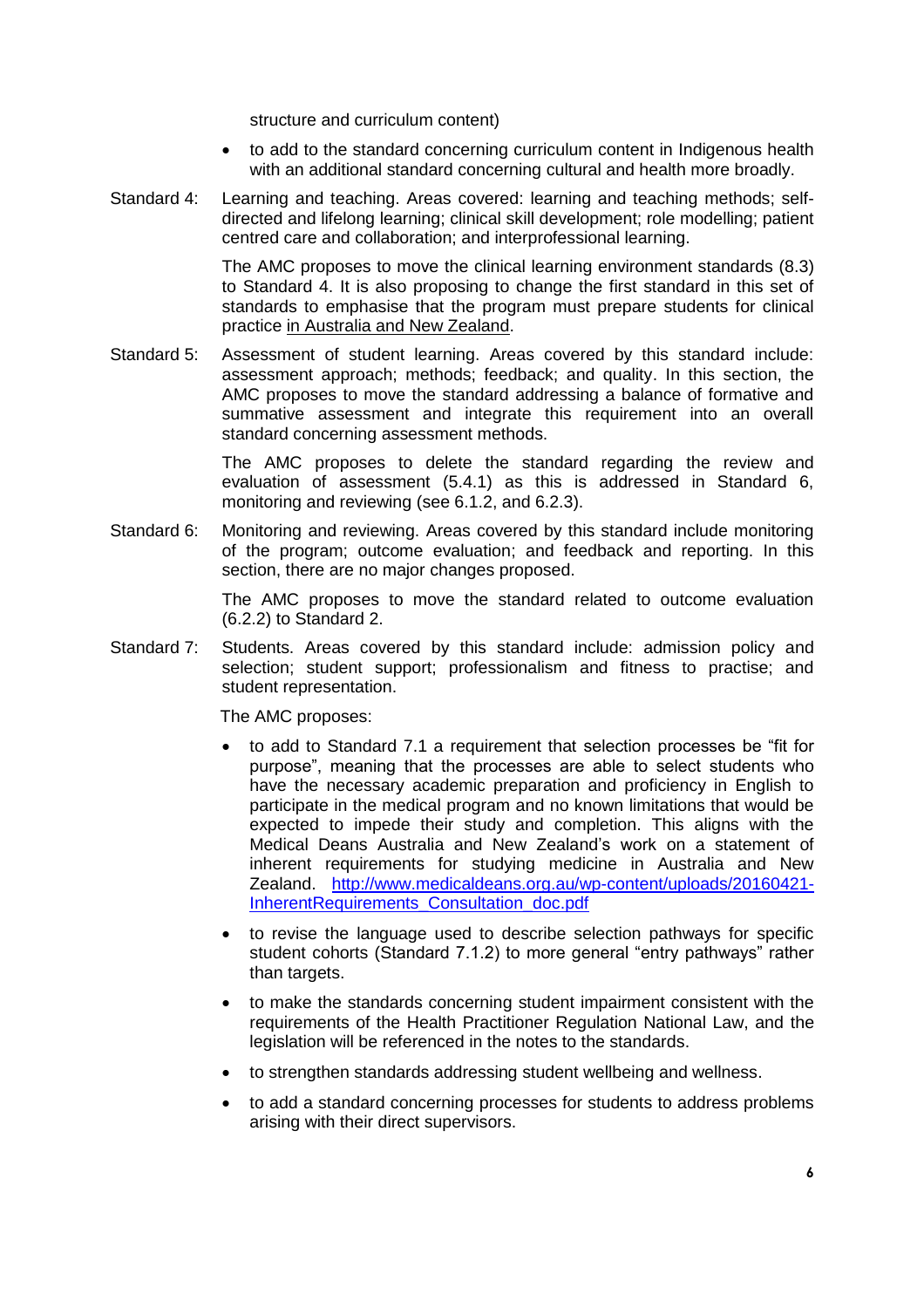Standard 8: The learning environment. Areas covered: physical facilities; information resources and library services; clinical learning environment and clinical supervision.

The AMC proposes:

- to move staffing from Standard 1 to Standard 8.
- to clarify the expectation that the education provider has formal processes and structures that facilitate and support faculty staff representation in key academic decision making processes (including the governance of the medical program.
- to move 8.3 clinical learning environment to Standard 4.

### 5 Feedback questions

### **The AMC is seeking feedback on these plans.**

- 1. Do you agree that the proposed scope of the review of the standards for primary medical programs is appropriate?
- 2. Should the AMC strengthen any area of the standards to meet the objectives of the National Law (page 2)?
- 3. Is there anything missing that needs to be added to the scope of the review of the accreditation standards?
- 4. Do the standards for primary medical programs include any irrelevant standards?
- 5. What sorts of notes to the standards would be helpful?
- 6. The AMC gives education providers six months' notice of changes to the accreditation standards. Given the scope proposed, does this seem sufficient?
- 7. Do you have any other comments on the AMC's plans?

The AMC will publish a summary of the major themes from the responses to the consultation document when it consults on the plans for specific changes to the standards, and its response to the stakeholder feedback. It does not publish feedback received in full.

# 6 Next steps

Proposals to change the approved accreditation standards and stakeholder feedback on those changes are considered through a number of AMC groups. The standards review working group will consider the feedback on the scope of the review in August, and begin the detailed review of the standards.

The AMC expects to consult on specific proposals for revisions to the standards in September/October 2017.

The AMC expects the review of the standards will finish by early 2018, with revised accreditation standards implemented in 2018. The AMC gives notice of the introduction of revisions to standards in the year before the changes take effect so that medical education providers have adequate time to consider the new standards in their accreditation submissions and progress reports.

The AMC looks forward to receiving comments on the scope of the standards review by **8 September 2017.**